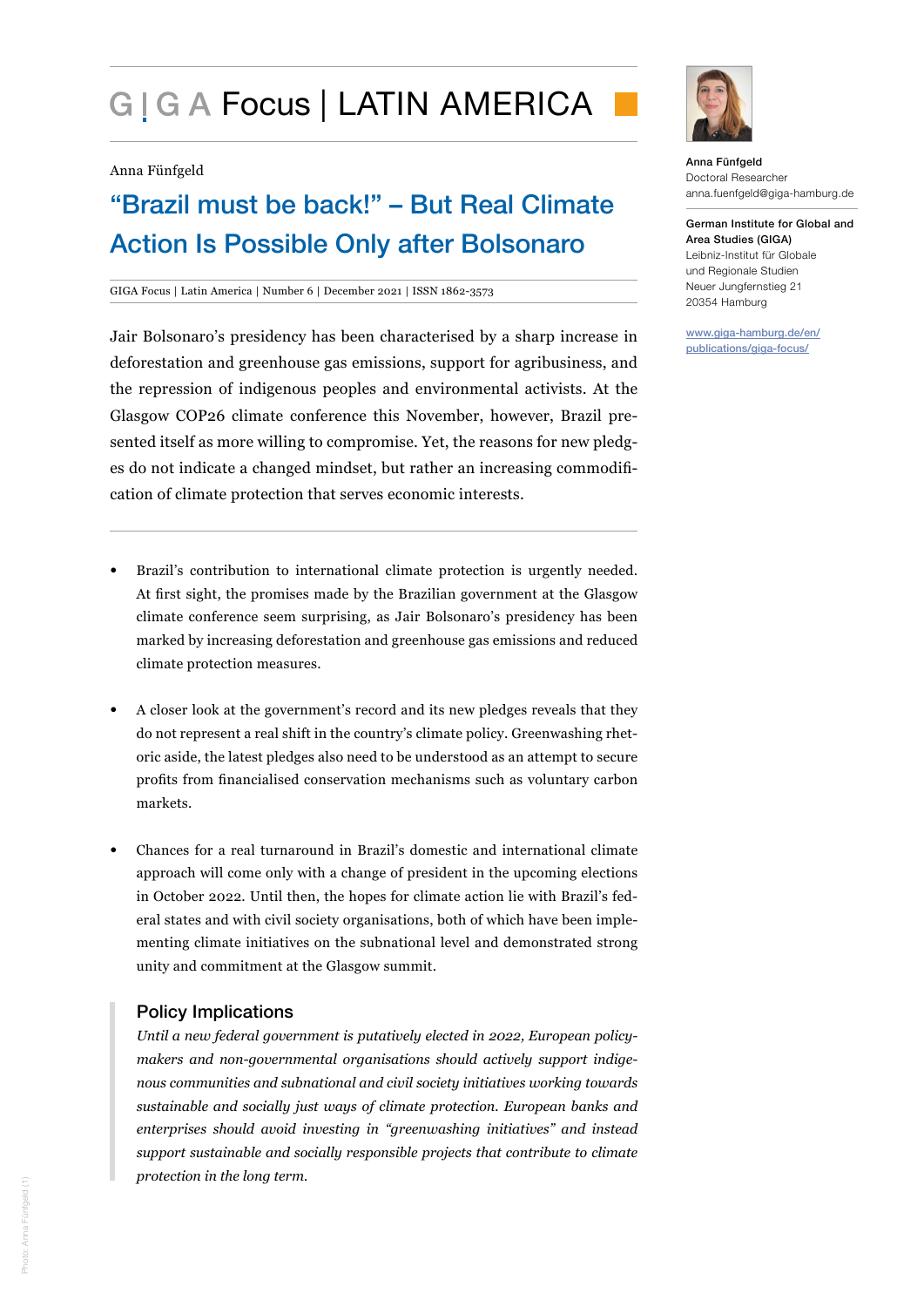## Brazil in Glasgow – Two Tales of a Country

The little room at COP26, the United Nations Climate Change Conference held in November 2021 in Glasgow, was packed with people. Despite the ongoing COVID-19 pandemic and concomitant recommendations to keep distance, civil society activists, researchers, political representatives, and members of the media squeezed themselves into one of the small pavilions to attend a discussion with indigenous and *quilombola* ("maroons": residents of *quilombolo* settlements, originally established by escaped slaves) activists from the Amazon region. Three female indigenous leaders and environmentalists – Juma Xipaia, Alessandra Korap, and Sandra Braga – talked about their struggles against the Belo Monte hydropower plant and new dam construction projects in the Amazon and how much these interventions altered nature and community life, affirming that they had no intention of giving up the Amazon rainforest. "The forest is only standing because we protected it with our own lives," said Juma, arguing that everyone should care about the Amazon and the indigenous communities who are protecting it, as it has an importance for the entire world. These remarks, along with the "Away with Bolsonaro" statement at the end of the event, met with thunderous applause.

Obviously, this event did not take place in Brazil's official COP pavilion, but at the so-called Brazil Climate Action Hub. In the latter, Brazil's civil society, scientists, and local politicians came together to show the world that there is a different Brazil than that of the climate-sceptic president, Jair Bolsonaro. The unofficial counter-pavilion evoked memories of the "We Are Still In" coalition at COP23 in Bonn in 2017, where US local governments demonstrated their motivation to continue climate action despite their federal government's decision to leave the Paris Agreement. Yet, in contrast to Donald Trump's open rejection of any climate protection measures, the Bolsonaro government has made an effort in 2021 to present Brazil as a climate pioneer. Brazil's official pavilion celebrated a success story with events such as "Brasil: País da energia limpa!" (Brazil: Country of clean energy!) or "Brasil: O país em que a eficiência energética já é realidade no setor elétrico" (Brazil: The country where energy efficiency is already a reality in the electricity sector). Moreover, it promoted Brazil's potential for voluntary carbon markets, its big hydropower dams, investment opportunities in hydrogen, and the latest green growth initiative of the government.

Bolsonaro himself, who has been Brazil's president for nearly three years now, did not attend the COP26 summit. Instead of heading to Glasgow, he extended his stay in Italy following the G20 meeting in Rome. He shares his absence with other right-wing populist and (semi-)autocratic presidents, such as Vladimir Putin and Recep Tayyip Erdoğan. Yet, Brazil was far from absent from this climate summit. Several pre-COP announcements, along with the country's performance at the event, suggest that the government is trying to refurbish its international image. At first, several new pledges to undertake actions such as reducing emissions, halting deforestation, and reaching carbon neutrality might appear surprising – or perhaps even absurd – given the government's record of disastrous environmental and climate policies, which have led to rising emissions and an exorbitant increase in deforestation in recent years. Indeed, they do not indicate a changed mindset and increased openness towards climate action: instead, they must be understood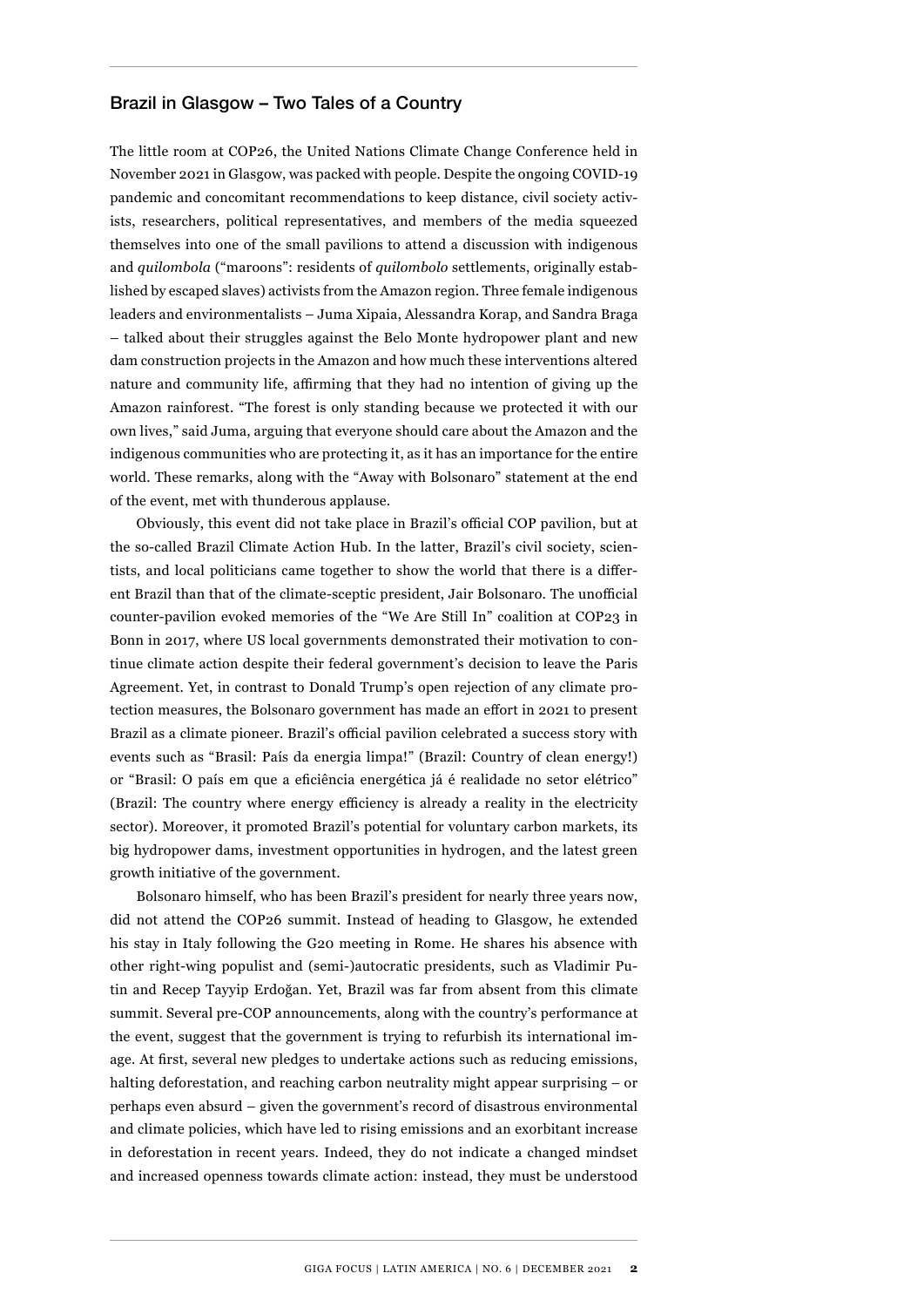as a strategy to improve Brazil's image and secure profits from climate protection mechanisms.

## Bolsonaro's Record: Reverse Momentum for Climate Protection and Environmental Justice

While it has been in power for only about three years, the Bolsonaro presidency has effectuated major regressions in several policy fields, if ecologically sustainable and socially equitable development are seen as yardsticks. His administration has shepherded an increase in severe human rights violations, restrictions on scientific freedom and freedom of the press, and the persecution and oppression of indigenous peoples and civil society activists. Brazilian senators recently voted in favour of criminally charging Bolsonaro for the government's downplaying and mismanagement of the COVID-19 pandemic, which has so far led to more than 600,000 deaths in the country, the second-highest death toll worldwide after the United States. They recommend that the case be submitted to the International Criminal Court (ICC), where Bolsonaro should stand in judgment for crimes against humanity.

The government's record on climate and environmental protection is equally devastating. The Bolsonaro administration has publicly expressed its opposition to many of the existing policies in these fields and has passed regulations and legislation that weaken environmental protection, civil society participation, and policy oversight. It has expanded the influence of Brazilian agribusiness and paved the way for an increasing exploitation of the Amazon, massive deforestation, and the curtailing of indigenous rights. This has led to another accusation of crimes against humanity against Bolsonaro: supported by Brazilian civil society organisations, the Austrian environmental justice campaigner Allrise submitted a case to the ICC in mid-October 2021 arguing Bolsonaro should be responsible for crimes against environmental dependents and defenders related to the destruction of the Amazon (Allrise 2021).

Bolsonaro has openly demonstrated his contempt for any form of climate and environmental protection from the very beginning. Following his partner in crime, Donald Trump, he promised a withdrawal from the Paris Agreement (a plan from which he ultimately stepped back) and revoked the Brazilian candidature to host COP25 in 2019. Fake news propaganda to discredit the opposition was spread by former foreign minister Ernesto Araújo (January 2019 – March 2021). Araújo called climate change a conspiracy theory among cultural Marxists, who were supposedly working to expand Western and Chinese influence over Brazil. This bizarre narrative fits perfectly with the thesis that climate protection measures are an instrument of foreign powers to control the Amazon and appropriate its resources. The Amazon being threatened by foreign takeover is a recurring narrative that was also prevalent under the military regime (Viola and Franchini 2018). Bolsonaro even insinuated that NGOs have caused forest fires in pursuit of this undertaking.

The government's anti-climate agenda has not stopped at rhetoric. Over the last years, greenhouse gas (GHG) emissions have been rapidly growing. Even in 2020, when the COVID-19 pandemic led to falling emissions in most parts of the world, emissions in Brazil increased by 9.5 per cent. Currently, the country is the sixthlargest GHG emitter globally. Land use, land use change, and forestry – together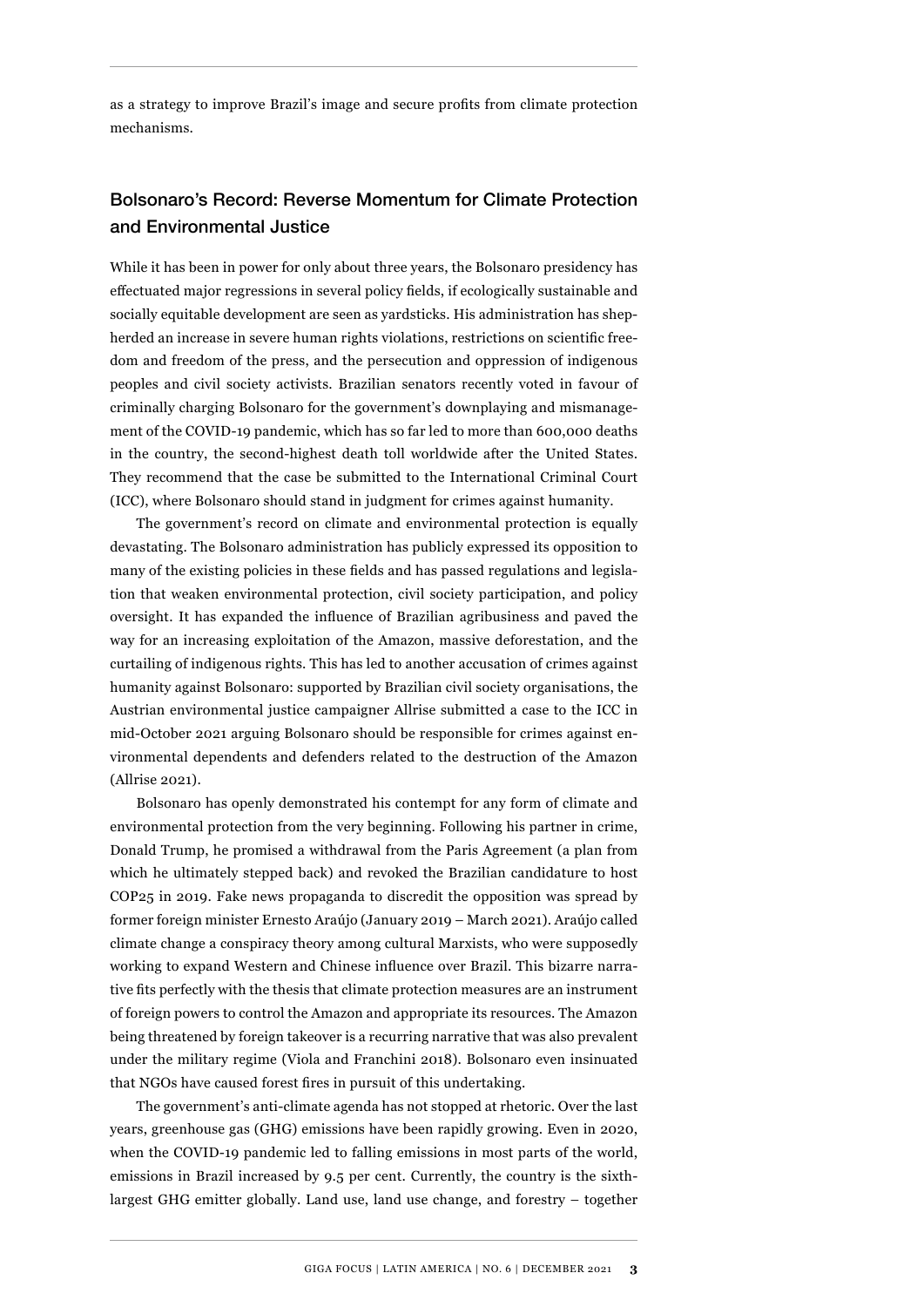referred to as "LULUCF" in climate change debates – have been the most significant drivers of Brazil's emissions since 1990, with deforestation being the largest and agriculture the second-largest source of GHG emissions. The emissions increase is a direct result of Bolsonaro's forestry and agriculture policy, agribusiness its main driver.

The fight against deforestation has experienced significant setbacks under the Bolsonaro administration. Thanks to successful enforcement of anti-deforestation policies that, between 2004 and 2012, significantly slowed agricultural expansion, both emissions and deforestation rates in the Amazon decreased enormously in this time period, the latter by 84 per cent (Nepstad et al. 2014; Silva Junior et al. 2021). While deforestation had already started to increase again in 2013, the situation has severely worsened since Bolsonaro took office. In 2019 the rate of deforestation was 34 per cent higher than in 2018, and 120 per cent higher than the historic low in 2012 (Climate Action Tracker 2021; Silva Junior et al. 2021).

This rapid increase in deforestation is a direct outcome of Bolsonaro's policies. Illegal deforestation is a result of the government's dismantling and systematic underfunding of forest protection institutions. While he did not completely abolish the Ministry of the Environment (Ministério do Meio Ambiente, MMA) or merge it with the Ministry of Agriculture, Livestock, and Food Supply (Ministério da Agricultura, Pecuária e Abastecimento, MAPA) as he initially intended, Bolsonaro significantly reduced its tasks and cut its funding. For example, public forest management, including oversight of forest concessions, was transferred to the MAPA, and the climate change secretariat and the environmental education department were completely abolished.

The leadership of important environmental oversight institutions linked to the MMA was handed over to military police officers. This includes the Brazilian Institute of the Environment and Renewable Natural Resources (Instituto Brasileiro do Meio Ambiente e dos Recursos Naturais Renováveis, IBAMA), the Chico Mendes Institute for Biodiversity Conservation (Instituto Chico Mendes de Conservação da Biodiversidade, ICMBio), and the National Institute for Space Research (Instituto Nacional de Pesquisas Espaciais, INPE). All three institutions entrusted with the oversight and protection of the environment and the fight against environmental crime have been systematically disempowered. A presidential decree in May 2020 subordinated IBAMA and ICMBio to the Brazilian Armed Forces, which practically means that the defence minister can oversee and decide upon possible missions (Russau 2020). Additionally, in early 2021, a new oversight rule was established that allows ICMBio's new military directors to review all "manuscripts, texts and scientific compilations" before they can be published, allowing for political censorship (Escobar 2021).

Brazilian agribusiness is a key driver of deforestation. According to the Climate Observatory, a Brazilian NGO and think tank network, combining emissions from agriculture (27 per cent) and deforestation (46 per cent) indicates that Brazilian agribusiness is responsible for nearly three quarters of the country's total emissions (Observatório do Clima 2021).

One important step in Bolsonaro's systematic strengthening of Brazil's agribusiness was the widening of the competencies of the MAPA. As one of his first moves in office, in January 2019 the president issued an executive order that made the MAPA responsible for deciding on indigenous people's land claims, which was formerly a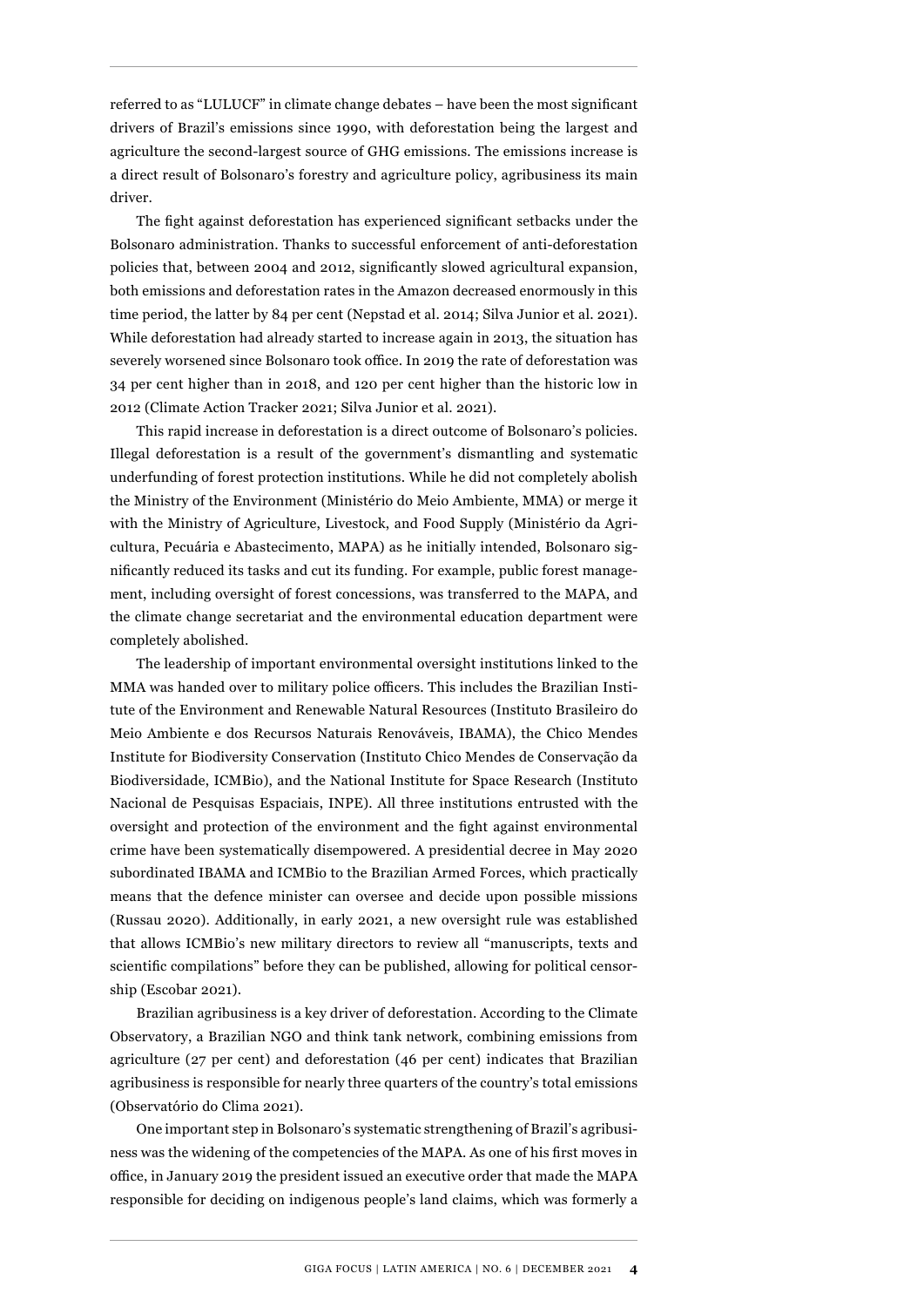competency of the indigenous affairs agency known as FUNAI (Fundação Nacional do Índio). The same order also placed the Brazilian Forestry Service – which was formerly under the purview of the Ministry of the Environment and usually promoted a more sustainable use of forests – under the Ministry of Agriculture and made it responsible for the management of public forests. This step has been understood as a clear sign that Bolsonaro is working towards a greater commercial exploitation of the Amazon (Stargardter and Boadle 2019) – precisely what Juma, Alessandra, and Sandra, and likeminded people have been fighting against for years.

## Seeking Benefits from Increased Commodification of Climate Protection

Contrary to its anti–climate protection rhetoric, the denigration of environmental activists and indigenous peoples, and the devastating ecological consequences of its agro-industrial policies, the Bolsonaro government appeared to have become more engaged in climate action in the second half of 2021 – at least at first sight. Major topics of COP26 were carbon markets, forest protection and halting deforestation, the role of forests as carbon sinks, net-zero pledges, and nature-based solutions (largely replacing the REDD+ mechanism). The Brazilian government demonstrated a much more moderate position in the negotiations and promoted the establishment of carbon markets, nature-based solutions, and green growth in general. Clearly, the Bolsonaro government has been keen to present Brazil in a "green" light to encourage investment and financing.

Shortly before COP26, the Brazilian government launched two new climate initiatives, a green growth programme and a new version of an already existing low-carbon agriculture programme. Additionally, it announced increased emission reduction targets that foresee a reduction of 50 per cent by 2030, oriented around baseline year 2005. By 2050, it claims, net-zero emissions shall be achieved (instead of by 2060, which was the previous goal). While in the past Brazil used to emphasise that its targets are conditional – meaning, dependent on external funding – they have since been declared unconditional. Moreover, Brazil signalled that it will be more flexible concerning the disagreements on Article 6 of the Paris Agreement, specifically the issue of carbon trading-related mechanisms. During this year's COP, the Brazilian delegation indicated its heightened willingness to participate in multilateral agreements. For example, together with more than 100 other countries, it became a signatory to the Glasgow Declaration, initiated by the UK COP presidency, which aims to stop deforestation by 2030.

The new climate approach of the Brazilian government was seen to be linked to a change in personnel, specifically a new environmental minister and a new foreign minister. In March 2021 former foreign minister Ernesto Araújo was replaced by Carlos Alberto França, who announced a general interest in reintegrating Brazil into multilateral organisations, staying in the Paris Agreement, and combatting deforestation. Additionally, former environmental minister Ricardo Salles stepped down in June 2021 after being the subject of two police investigations related to illegal deforestation in the Amazon and being accused of smuggling timber into the United States. Consequently, COP26 was headed by his successor, Joaquim Leite,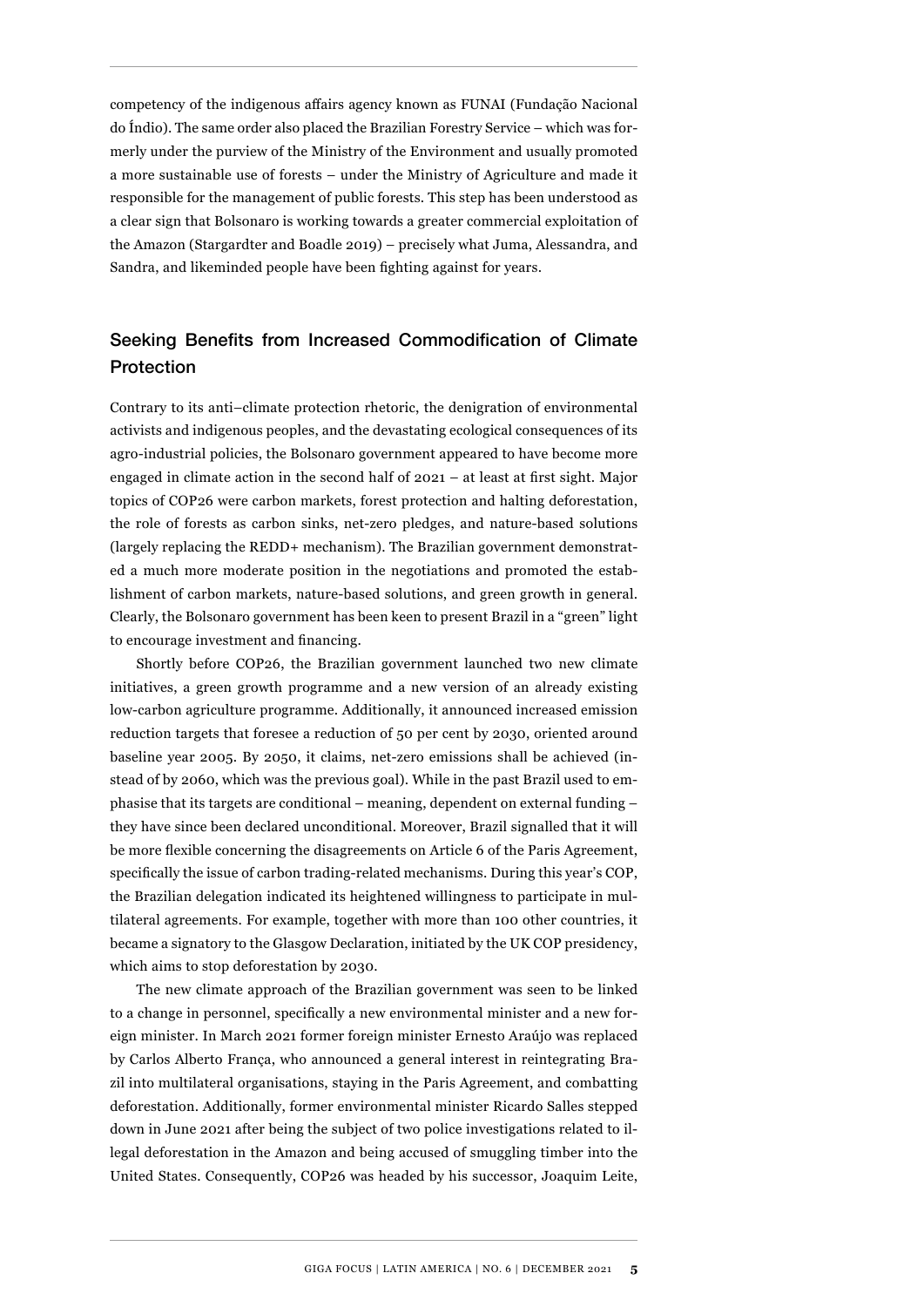whose approach has been optimistically called "*ambientalismo de resultado*" – environmentalism that delivers.

However, the apparent change of course under Leite must be seen as a mere change of strategy. Leite formerly served as director of the Forest Conservation and Environmental Services Department and secretary for the Amazon and Environmental Services in the same ministry, which makes him co-responsible for the vast deforestation increase in recent years. Just like his former boss, he belongs to the "*ruralistas*" (large landowners and their representatives), having served for 23 years as a board member of the Sociedade Rural Brasileira (Brazilian Rural Society), an organisation representing Brazilian agroindustry. It is therefore not surprising that agribusiness, which is one of the major drivers of deforestation, continues to have significant influence in the Ministry of Environment.

Brazilian private business, specifically agribusiness, also exerted a strong influence on the government in this year's COP negotiations. This sector has demonstrated particular interest in carbon markets – which were a major theme in Glasgow and extensively promoted by the Brazilian government there. Brazil's official pavilion at COP26 was sponsored by industry and agribusiness associations. This is not a feature unique to Brazilian official representation: Several country pavilions and the COP as a whole were sponsored by large companies, and lobbying has been widespread at all COP events. Corporate Accountability, Corporate Europe Observatory, and other NGOs pointed out that with 503 persons, fossil fuel lobbyists (according to the official list of participants) outnumbered the biggest country delegations. In the case of Brazil, some of them were part of the official delegation.

In part due to pressure from the Brazilian business sector, the Bolsonaro government is now seeking a more moderate approach to climate negotiations and has shifted its focus to targeting the economic benefits that climate instruments might bring. Prior to the COP negotiations, several Brazilian business executives urged the government to resolve the Article 6 debate and support the establishment of a global carbon-offsets market. Article 6 has been one of the most contested issues since Paris 2015 and was meant to be resolved in Glasgow. The passage regulates the cooperation mechanisms for implementing climate protection goals. A central mechanism is a global carbon market, which allows for the offsetting of emissions through a trade and credit system that allows for a transferral of emission reductions between countries. Industrialised countries and companies can thereby achieve emission reductions or even the often announced "net-zero" goal through compensations in other countries.

Forests play a crucial role in these kinds of deals as they function as global carbon sinks. With the Amazon, Brazil has one of the biggest carbon sinks worldwide. This means that Brazil could provide a large number of credits for carbon offsetting. However, at the 2019 negotiations in Madrid, the Brazilian delegation was still blocking common carbon market rules. The dispute about Article 6 was mainly about two issues: Brazil wanted the carbon credits that had been generated according to the 1997 Kyoto Protocol to be incorporated into a new carbon market under the Paris Agreement, as it holds many of these credits. Others have questioned whether these credits fulfil the standards required by the Paris Agreement. Moreover, in Madrid, Brazil still insisted on the possibility of double-counting the credits, meaning that it refused to discount credits sold in the past from its mitigation results. Similarly, there was a debate about how to deal with credits that are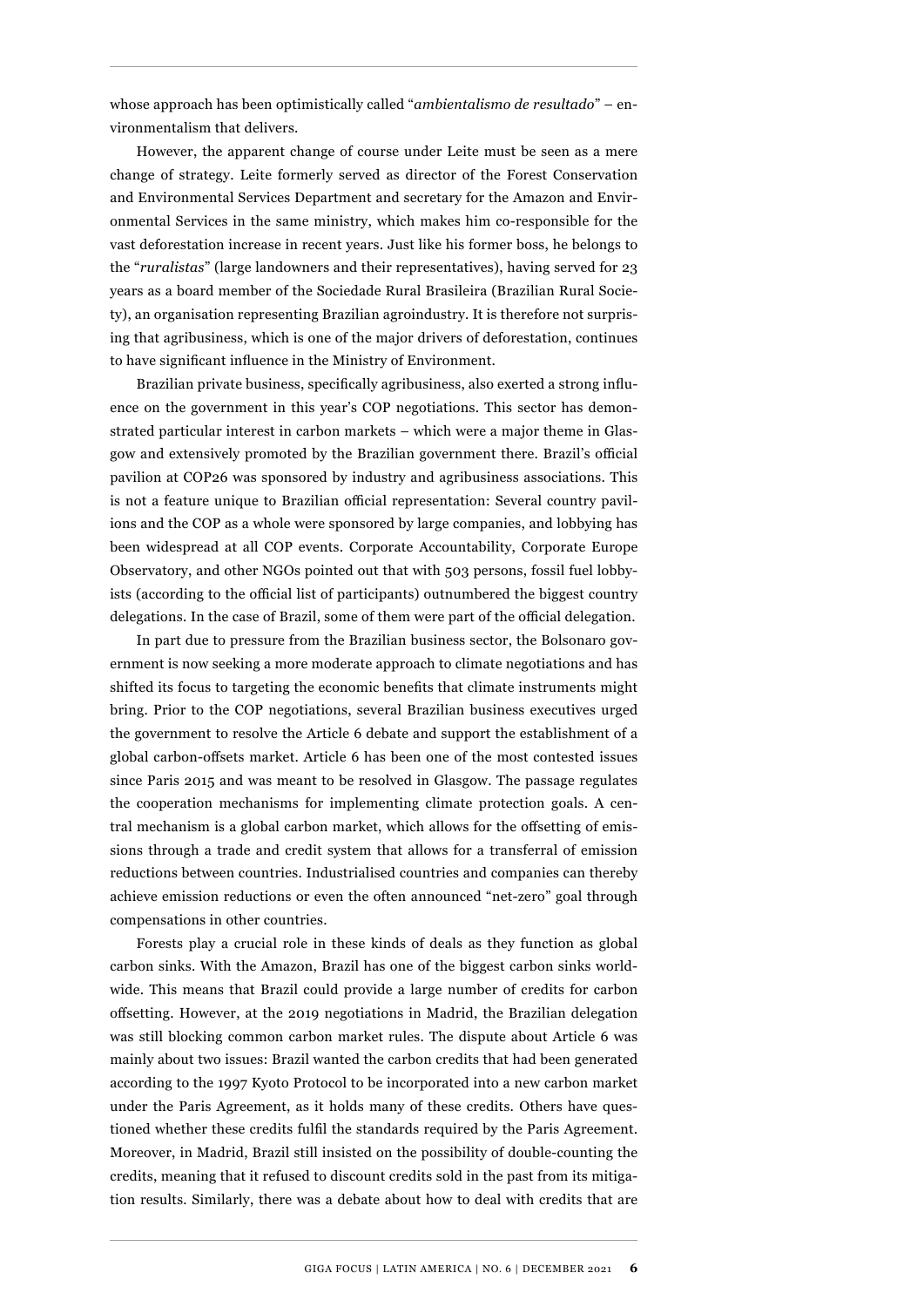sold by businesses in one country to companies or governments of another country. In the past, Brazil refused to exclude these offsets from its own mitigation targets. However, in Glasgow, Brazil announced its willingness to accept the adjustments if some Kyoto credits would be included in the new system.

As for the climate programmes and emissions reduction targets initiated shortly before the COP, upon closer examination they are less convincing. Climate Action Tracker (CAT) rates Brazil's targets "highly insufficient." In December 2020 Brazil submitted an updated Nationally Determined Contribution (NDC) – efforts by each country to reduce national emissions and adapt to the impacts of climate change – where instead of improving targets, it merely confirmed previous ones for 2025 (37 per cent emissions reduction) and 2030 (43 per cent emissions reduction). For both targets the baseline year is still 2005, which was a year with particularly high emissions. Thus, the targets represent rather unambitious goals. In fact, the pledge is not only a confirmation but rather a weakening, as the emissions calculation for the baseline year has been updated. According to CAT, this raises the 2005 emissions significantly, which is why the targets were, in fact, lowered. This means that Brazil could continue to increase its emissions and still officially meet its targets (Climate Action Tracker 2021). Brazil's latest pledge to reduce 50 per cent of its greenhouse gas emissions by 2030 is related to the same base-year calculation and, thus, is far less progressive than it seems.

Several recently proposed bills that might aggravate emissions are currently underway in the legislature or have been introduced as new regulations. This includes changes to environmental licensing regulations, indigenous land titling, and land grabbing on public lands. Bill 490, proposed in June 2021, foresees the economic exploitation of indigenous land. It might also make land titling for indigenous people even more difficult than it already is. Even before the Glasgow COP, Brazil had launched several initiatives aiming to establish market-friendly climate policies, at the expense of indigenous and *quilombola* communities and long-term, sustainable climate and forest protection. This includes the 2021 "adopt a park" programme that allows big multinational companies to "adopt" a conservation area, which includes even those on *quilombola* territory.

A more positive example of ongoing climate-related policy initiatives can be found in the energy sector. A recent bill on solar energy enjoys broad support across party lines and was recently passed by the Brazilian Chamber of Deputies. The bill, which supports small-scale solar energy generation and is thereby likely to increase energy access, including in poorer regions, is currently awaiting approval from the Federal Senate. However, at the same time, the Brazilian government has been attempting to sell the high share of hydropower in its electricity mix as a success story, despite obvious problems in supply, an increase in fossil fuels, and the negative environmental and socio-economic consequences. While emissions from the Brazilian energy sector are lower compared to those of other countries, they are still increasing steadily. Moreover, using the energy sector to present Brazil as a low-carbon economy is misleading due to the high emission rates from land use and deforestation.

Although the promises made by the Brazilian government at the last climate summit may seem surprising at first, they do not represent a real shift in the country's climate policy. Instead, the latest pledges need to be understood as an attempt to greenwash Brazil's image and secure profits from financialised conservation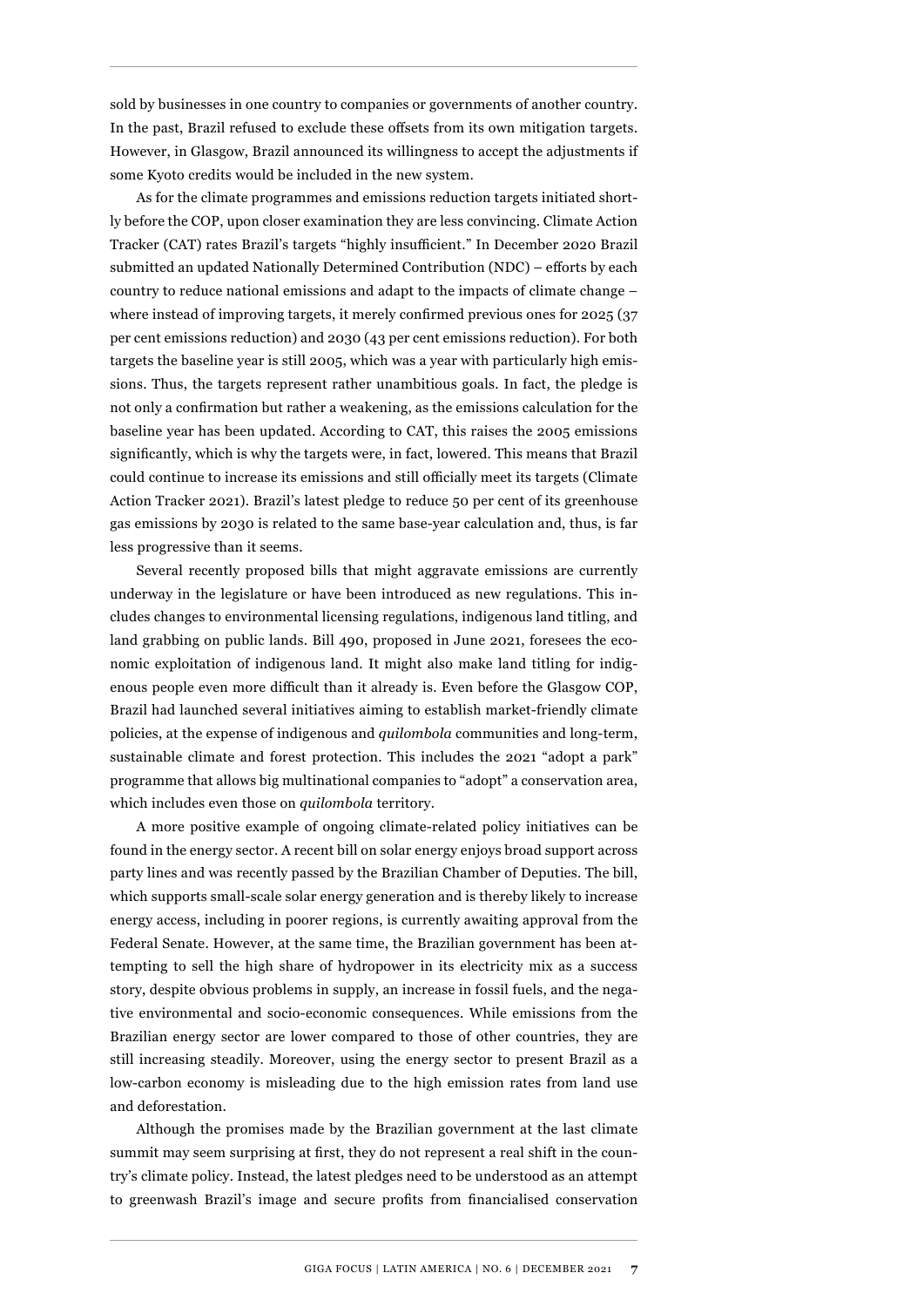mechanisms such as voluntary carbon markets. The announced policies, such as the green growth programme, which still lacks clear targets and implementation pathways, appear to be in line with the increasing privatisation and commodification of climate protection in general.

## Local Climate Action Is Key – At Least until the 2022 Election

It is to be expected that Brazil will now open up more to certain climate initiatives – provided these appear financially attractive. This includes emissions trading, nature-based solutions, and other green capitalism instruments that currently enjoy priority in international climate protection. However, these initiatives are not expected to sufficiently halt the deforestation and degradation of the Amazon or other important protected ecosystems such as the Atlantic Forest or the Cerrado Savannah. Moreover, the repression and displacement of the indigenous population and the *quilombolas*, who play an important role in the conservation and protection of the forests, will continue under the current government. Driven by the interests of the agroindustry, the Bolsonaro government took several steps in 2021 to further curtail the rights of indigenous communities and undermine forest protection.

The COVID-19 pandemic has further weakened the environmental regulations and agencies Bolsonaro had already begun to disempower. Environmental enforcement agents have been asked to self-isolate at home, and legislators have attempted to use the fast-track legislation process that was put in place for COVID-19 measures to approve highly controversial ownership rights for illegally deforested land. New regulatory initiatives might worsen the situation for indigenous peoples and lead to weaker environmental licensing.

Nevertheless, there are a number of smaller initiatives that inspire hope. Many subnational governments have launched their own climate policies independently of the central government. Civil society organisations and representatives of indigenous and *quilombola* communities, as well as agricultural cooperatives, continue to fight to ensure that climate protection in Brazil is not just a new marketing tool or an instrument to improve the image of government and agribusiness.

The Glasgow conference showed the strong network these actors have been building. As in the event with Juma, Alessandra, and Sandra, the atmosphere among Brazilian civil society and representatives of subnational governments was combative, but also hopeful. In a larger closing event towards the end of the first week where many of the participants presented their visions for Brazil, they shared the perspective that they were preparing to rebuild the country after Bolsonaro's term. Current polls make a Bolsonaro re-election in October 2022 look unlikely. As former environmental minister Isabella Teixeira said in one of the side events at COP26, "Brazil must be back!" But real climate action will require a new government.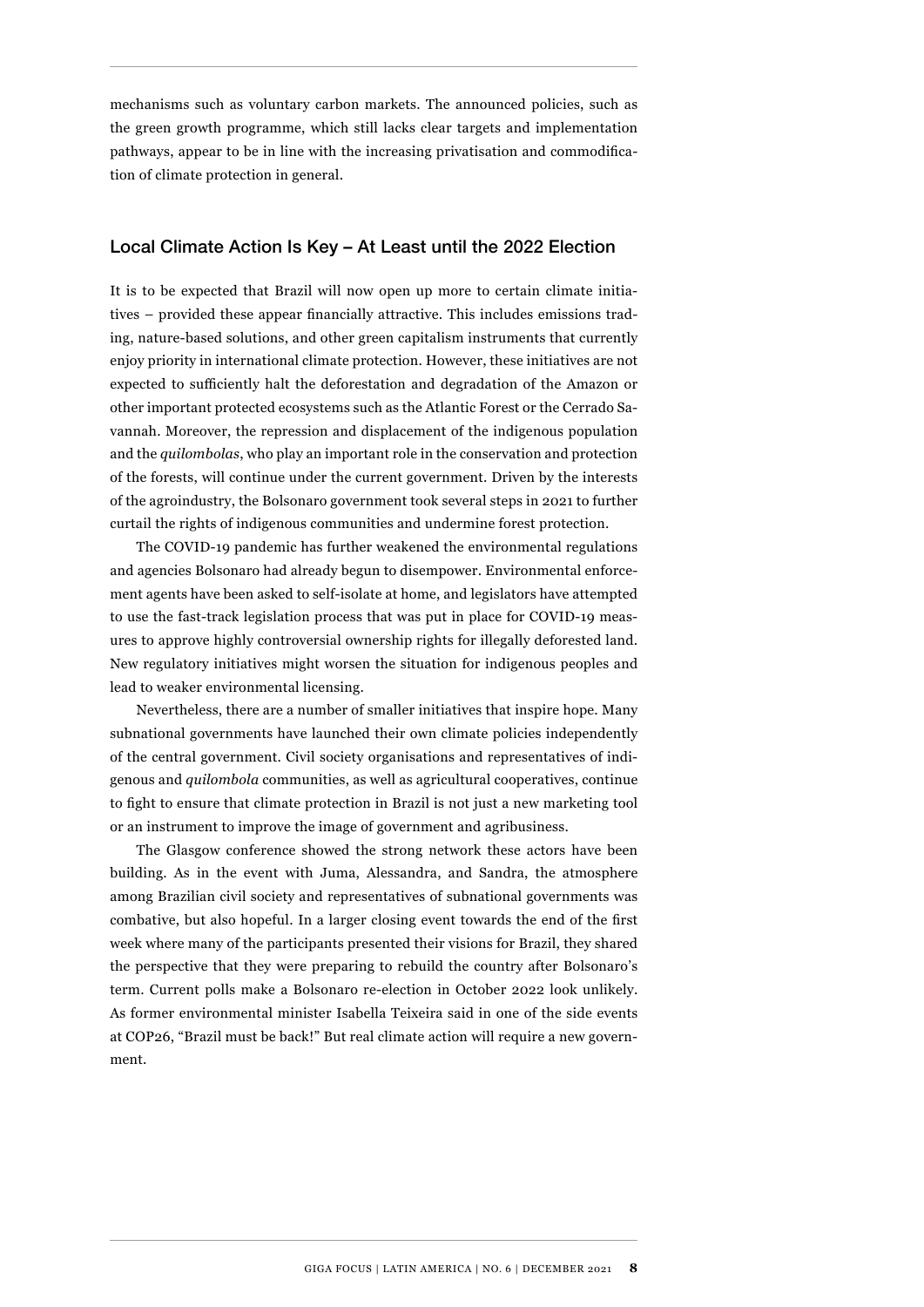## **References**

- Allrise (2021), *Communication under Article 15 of the Rome Statute of the International Criminal Court Regarding the Commission of Crimes Against Humanity Against Environmental Dependents and Defenders in the Brazilian Legal Amazon from January 2019 to Present, Perpetrated by Brazilian President Jair Messias Bolsonaro and Principal Actors of his Former or Current Administration*, submitted in The Hague on 12 October.
- Climate Action Tracker (2021), *Brazil*, [https://climateactiontracker.org/countries/](https://climateactiontracker.org/countries/brazil/targets/) [brazil/targets/](https://climateactiontracker.org/countries/brazil/targets/) (29 November 2021).
- Escobar, Herton (2021), *'A Hostile Environment.' Brazilian Scientists Face Rising Attacks from Bolsonaro's Regime*, Science, 7 April, [www.sciencemag.org/](https://www.sciencemag.org/news/2021/04/hostile-environment-brazilian-scientists-face-rising-attacks-bolsonaro-s-regime) [news/2021/04/hostile-environment-brazilian-scientists-face-rising-attacks-bol](https://www.sciencemag.org/news/2021/04/hostile-environment-brazilian-scientists-face-rising-attacks-bolsonaro-s-regime) [sonaro-s-regime](https://www.sciencemag.org/news/2021/04/hostile-environment-brazilian-scientists-face-rising-attacks-bolsonaro-s-regime) (8 December 2021).
- Nepstad, Daniel et al. (2014), Slowing Amazon Deforestation Through Public Policy and Interventions in Beef and Soy Supply Chains in: *Science*, 344, 6188, 1118– 1123, [https://doi.org/10.1126/science.1248525.](https://doi.org/10.1126/science.1248525)
- Observatório do Clima (2021), *Against Global Trend, Brazil Increased Emissions During The Pandemic: Press Release*, 28 October, [www.oc.eco.br/en/na-con](https://www.oc.eco.br/en/na-contramao-do-mundo-brasil-aumentou-emissoes-em-plena-pandemia/) [tramao-do-mundo-brasil-aumentou-emissoes-em-plena-pandemia/](https://www.oc.eco.br/en/na-contramao-do-mundo-brasil-aumentou-emissoes-em-plena-pandemia/) (8 December 2021).
- Russau, Christian (2020), *Präsidialdekret: Militarisierung der Umweltüberwachung in Amazonien schreitet voran*, 9 May, [www.kooperation-brasilien.org/](https://www.kooperation-brasilien.org/de/themen/landkonflikte-umwelt/praesidialdekret-militarisierung-der-umweltueberwachung-in-amazonien-schreitet-voran) [de/themen/landkonflikte-umwelt/praesidialdekret-militarisierung-der-umwelt](https://www.kooperation-brasilien.org/de/themen/landkonflikte-umwelt/praesidialdekret-militarisierung-der-umweltueberwachung-in-amazonien-schreitet-voran) [ueberwachung-in-amazonien-schreitet-voran](https://www.kooperation-brasilien.org/de/themen/landkonflikte-umwelt/praesidialdekret-militarisierung-der-umweltueberwachung-in-amazonien-schreitet-voran) (8 December 2021).
- Silva Junior, Celso H. L.et al. (2021), The Brazilian Amazon Deforestation Rate in 2020 is the Greatest of the Decade, in: *Nature Ecology & Evolution*, 5, 2, 144–145.
- Stargardter, Gabriel, and Anthony Boadle (2019), Brazil Farm Lobby Wins as Bolsonaro Grabs Control over Indigenous Lands, in: *Reuters*, 2 January, [www.reu](https://www.reuters.com/article/us-brazil-politics-agriculture-idUSKCN1OW0OS) [ters.com/article/us-brazil-politics-agriculture-idUSKCN1OW0OS](https://www.reuters.com/article/us-brazil-politics-agriculture-idUSKCN1OW0OS) (8 December 2021).
- Viola, Eduardo, andMatías Franchini (2018), *Brazil and Climate Change Beyond the Amazon*, Routledge: Abingdon, New York, NY.

## About the Author

Anna Fünfgeld is a Doctoral Researcher at the GIGA Institute for Latin American Studies, the GIGA Institute for Asian Studies, and the University of Freiburg, working primarily on energy transitions in Brazil and Indonesia. As a principal researcher of the DFG-funded project "Institutionalizing Low Carbon Development" (INLOCADE) at the University of Potsdam, she also conducts research on climate mitigation efforts in Brazil and South Africa. Her research interests include energy and climate politics, infrastructure studies, natural resource conflicts, and social movements in South America and Southeast Asia.

anna.fuenfgeld@giga-hamburg.de,

[www.giga-hamburg.de/en/team/11563130-fünfgeld-anna/](https://www.giga-hamburg.de/en/team/11563130-fünfgeld-anna/)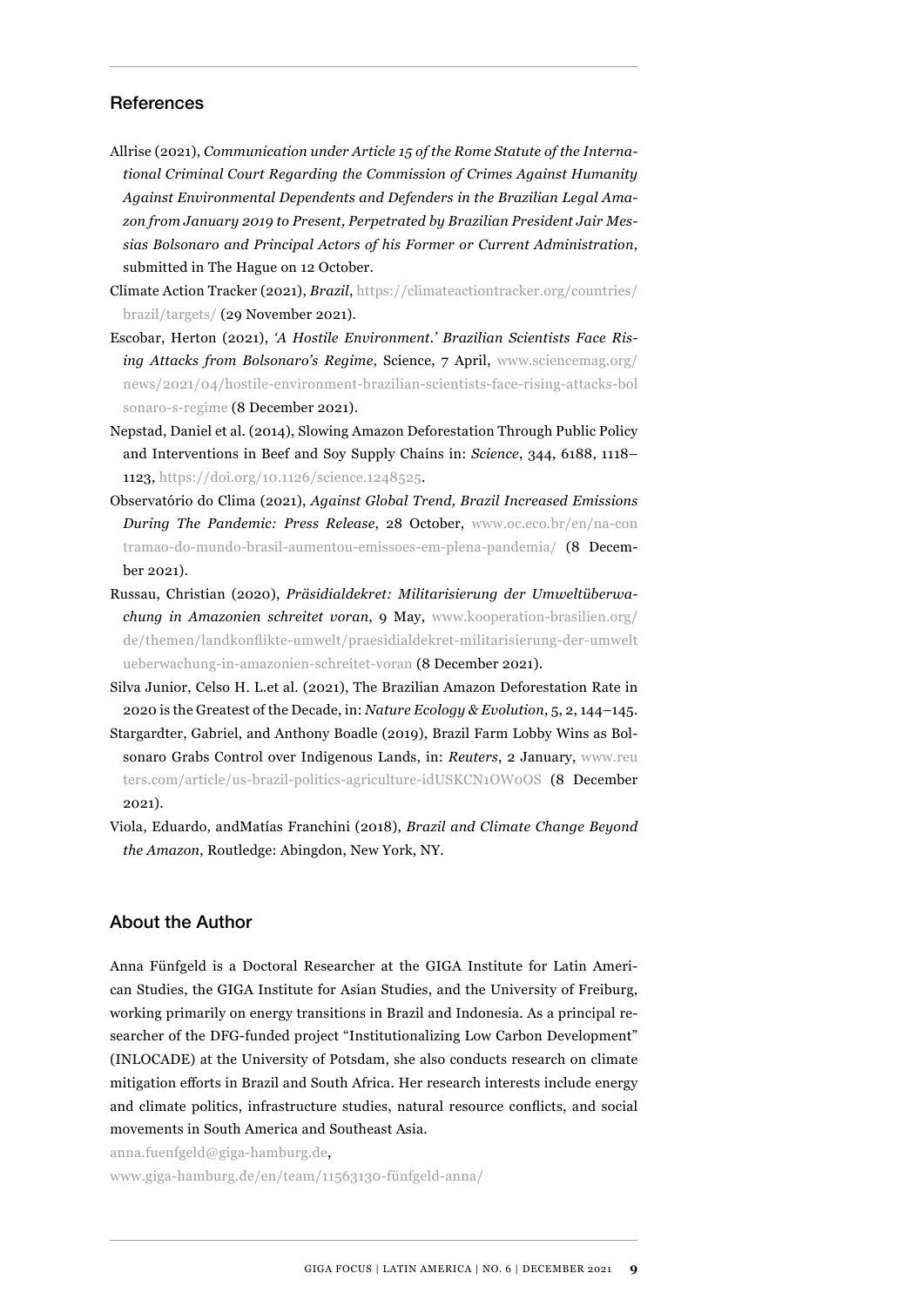## Related GIGA Research

The members of GIGA Research Programme 4 "Global Orders and Foreign Policies" address the implications of global power shifts across various policy fields, including climate policies, with a focus on the world's most populous countries and on rising powers such as Brazil, China, India, Indonesia, and South Africa. GIGA researchers are also involved in the "Cluster of Excellence Climate, Climatic Change, and Society" (CLICCS; [www.giga-hamburg.de/en/projects/climate-climatic-change-and](https://www.giga-hamburg.de/en/projects/climate-climatic-change-and-society-cliccs/)[society-cliccs/](https://www.giga-hamburg.de/en/projects/climate-climatic-change-and-society-cliccs/)) at Universität Hamburg, which aims to understand climate change, taking into account internal variability, extreme events, and unexpected side effects, while addressing the natural and social spheres as well as their interactions.

## Related GIGA Publications

- Casarões, Guilherme and Daniel Flemes (2019), *Brazil First, Climate Last: Bolsonaro's Foreign Policy*, GIGA Focus Latin America, 5, September, [www.giga](https://www.giga-hamburg.de/de/publikationen/11567076-brazil-first-climate-last-bolsonaro-foreign-policy/)[hamburg.de/de/publikationen/11567076-brazil-first-climate-last-bolsonaro](https://www.giga-hamburg.de/de/publikationen/11567076-brazil-first-climate-last-bolsonaro-foreign-policy/)[foreign-policy/](https://www.giga-hamburg.de/de/publikationen/11567076-brazil-first-climate-last-bolsonaro-foreign-policy/).
- Fünfgeld, Anna (2020), *Coal vs Climate Indonesia's Energy Policy Contradicts Its Climate Goals*, GIGA Focus Asia, 2, May, [www.giga-hamburg.de/en/](https://www.giga-hamburg.de/en/publications/19178902-coal-climate-indonesia-energy-policy-contradicts-climate-goals/) [publications/19178902-coal-climate-indonesia-energy-policy-contradicts-cli](https://www.giga-hamburg.de/en/publications/19178902-coal-climate-indonesia-energy-policy-contradicts-climate-goals/)  [mate-goals/.](https://www.giga-hamburg.de/en/publications/19178902-coal-climate-indonesia-energy-policy-contradicts-climate-goals/)
- Prys-Hansen, Miriam, and Jan Klenke (2021), *Requirements for a Successful COP 26: Commitment, Responsibilities, Trust*, GIGA Focus Global, 7, October, [www.](https://www.giga-hamburg.de/en/publications/28573100-requirements-for-successful-cop-26-commitment-responsibilities-trust/) [giga-hamburg.de/en/publications/28573100-requirements-for-successful-cop-](https://www.giga-hamburg.de/en/publications/28573100-requirements-for-successful-cop-26-commitment-responsibilities-trust/)[26-commitment-responsibilities-trust/](https://www.giga-hamburg.de/en/publications/28573100-requirements-for-successful-cop-26-commitment-responsibilities-trust/).
- Ramos, Paulo César, and Siri Völker (2020), *Police Violence Against Black People Is on the Rise in Brazil*, GIGA Focus Latin America, 5, July, [www.giga-hamburg.](https://www.giga-hamburg.de/de/publikationen/20411454-police-violence-against-black-people-rise-brazil/) [de/de/publikationen/20411454-police-violence-against-black-people-rise-brazil/](https://www.giga-hamburg.de/de/publikationen/20411454-police-violence-against-black-people-rise-brazil/).
- Scholvin, Sören, and Joachim Betz (2019), *Energy Policy in the Emerging Economies: Climate Change Mitigation under the Constraints of Path Dependence*, Lanham: Lexington Books.
- von Soest, Christian (2020), *A Heated Debate: Climate Change and Conflict in Africa*, GIGA Focus Africa, 2 April, [www.giga-hamburg.de/en/publications/18735981-a](https://www.giga-hamburg.de/en/publications/18735981-a-heated-debate-climate-change-conflict-africa/)[heated-debate-climate-change-conflict-africa/](https://www.giga-hamburg.de/en/publications/18735981-a-heated-debate-climate-change-conflict-africa/).